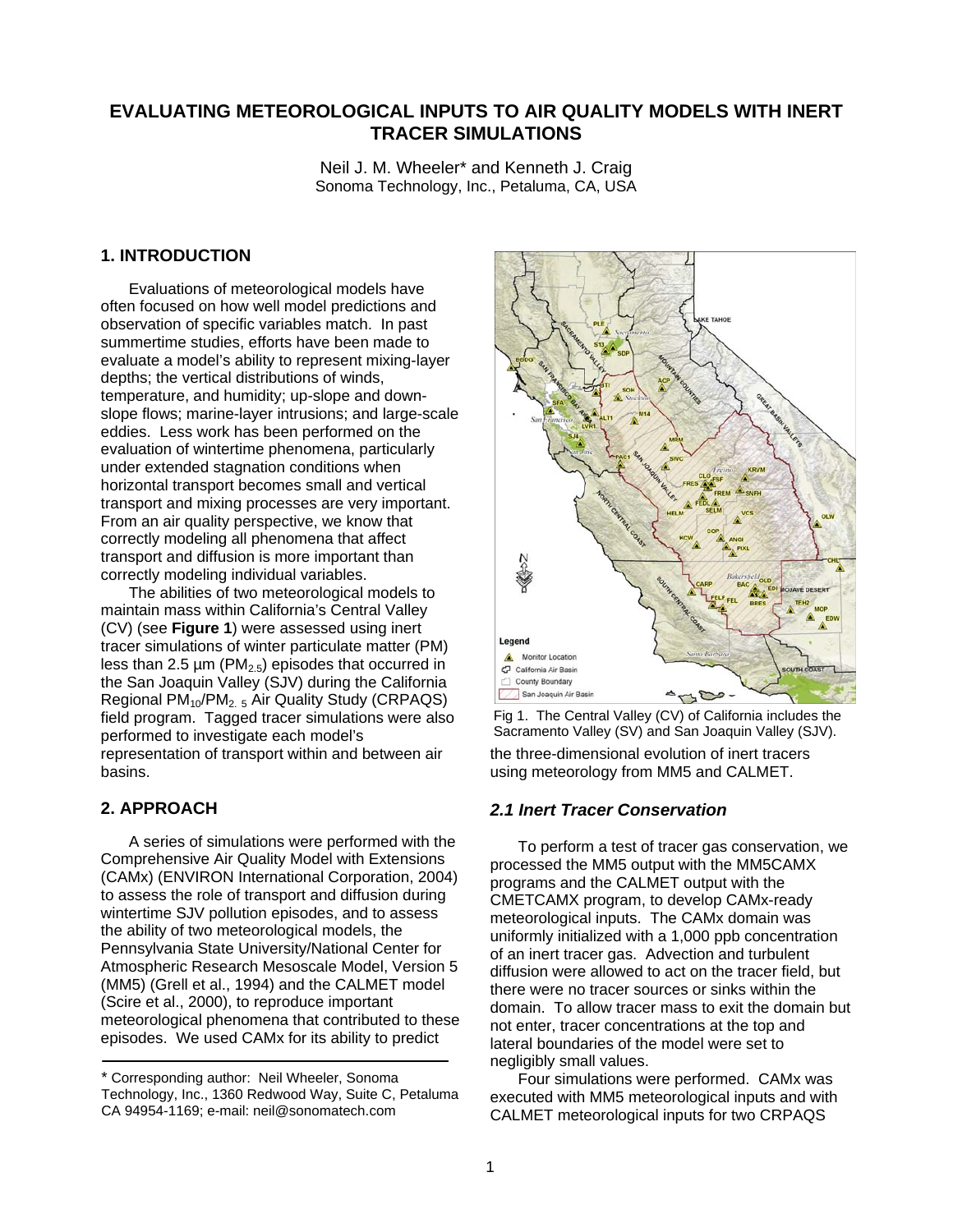episodes: December 25-30, 2000, and January 3-8, 2001. The same horizontal grid consisting of 185 x 185, 4-km cells on a Lambert Conformal projection was used for all simulations. When the meteorological fields were prepared for CAMx, the CAMx vertical grid structure was determined by the vertical grid structure of the model that provided the meteorological fields to prevent vertical interpolation errors when the meteorological fields were mapped to the CAMx grid. The vertical grid structures of the two meteorological models differed substantially. MM5 used a 30-layer grid that spanned beyond the tropopause, while CALMET used a 20-layer grid with a domain top at 2,750 m.

Vertical diffusivity fields are needed for input to CAMx. Since vertical diffusivity is not predicted by the meteorological models, it must be derived based on wind, temperature, and/or other planetary boundary layer parameters. The method of O'Brien (1970) was used to derive vertical diffusivity values from both MM5 and CALMET output.

### *2.2 Tagged Tracers*

An additional series of CAMx experiments were performed to evaluate transport within the SJV during the CRPAQS  $PM<sub>2.5</sub>$  episodes. Unique inert tracers were assigned to the following urban areas: Bakersfield, Visalia, Fresno, Modesto/Stockton, Sacramento, and the San Francisco Bay Area. An additional tracer was assigned to all other (primarily rural) grid cells. Emitted tracers were thus "tagged" with their location of origin and could be tracked as they were advected and diffused in the CAMx domain.

Urban boundaries were objectively drawn to encapsulate regions with the largest emissions. Tracer emission rates were scaled to weekday  $NO<sub>x</sub>$ emissions in a gridded regional inventory.  $NO<sub>x</sub>$  was chosen because  $NO<sub>x</sub>$  concentrations are expected to scale with primary PM emissions and secondary PM production.

The CAMx grid was initialized with zero concentrations for all seven tracers. The various tracers were continuously emitted from ground-level sources into the first model layer. Advection and turbulent diffusion then acted on these emissions. Because the tracers are inert and there are no sinks, the tracers from different regions could be tracked for further analysis. As in the mass conservation tests, tracer mass may exit but not enter the modeling domain.

Five simulations were performed. CAMx was executed twice for each study episode, once with MM5 meteorological inputs and once with CALMET meteorological inputs. The study episodes coincide with the same episodes modeled in the inert tracer

conservation simulation. A fifth simulation, based on MM5 meteorology, was performed for December 23, 2000, to January 10, 2001, to investigate transport over a longer period.

## **3. RESULTS**

# *3.1 Inert Tracer Conservation*

An evaluation of the tracer evolution in these simulations shed light on the ability of the meteorological models to maintain mass within the SJV. For both the December 2000 and January 2001 simulations, CAMx simulations with MM5 meteorology maintained substantially more tracer mass within the SJV than simulations with CALMET meteorology.

#### **December 2000**

During the first 24 hours, air devoid of tracer mass was advected into the domain, predominantly from the east. This advection, combined with the strong vertical mixing over the mountains of Nevada and California, removed tracer mass from much of the domain within the first 24 hours. In both episodes, most of the remaining mass at the surface after 24 hours was in the CV. Peak valley tracer concentrations after 24 hours were 1,000 ppb in the MM5-based simulation, and close to 1,000 ppb in the CALMET-based simulation. However, spatial plots of surface tracer mass already indicated a mass loss in the CALMET simulation relative to the MM5-based simulation. Surface concentrations in the MM5-based simulation were over 900 ppb throughout the CV; but in the CALMET-based simulations, some portions of the CV were already below 700 ppb, and only a few small regions remained with concentrations over 800 ppb.

During the second 24 hours, substantial CV tracer mass was lost in the CALMET-based simulation. By the end of day 2, peak surface tracer concentrations within the CV in the CALMET-based simulation dropped to about 500 ppb, half the initial concentration. Tracer mass in the CV was also lost in the MM5-based simulation but at a much slower rate; the peak valley concentration was 860 ppb (85% of the initial concentration) by the end of day 2. A solid region of tracer concentrations over 600 ppb filled much of the CV in the MM5-based simulation; but in the CALMET-based simulation, most of the remaining mass was confined to the narrow strip in the western and central portions of the CV. The 100 ppb contour no longer filled the entire CV, and most of the tracer had been completely dispersed in the northern SV.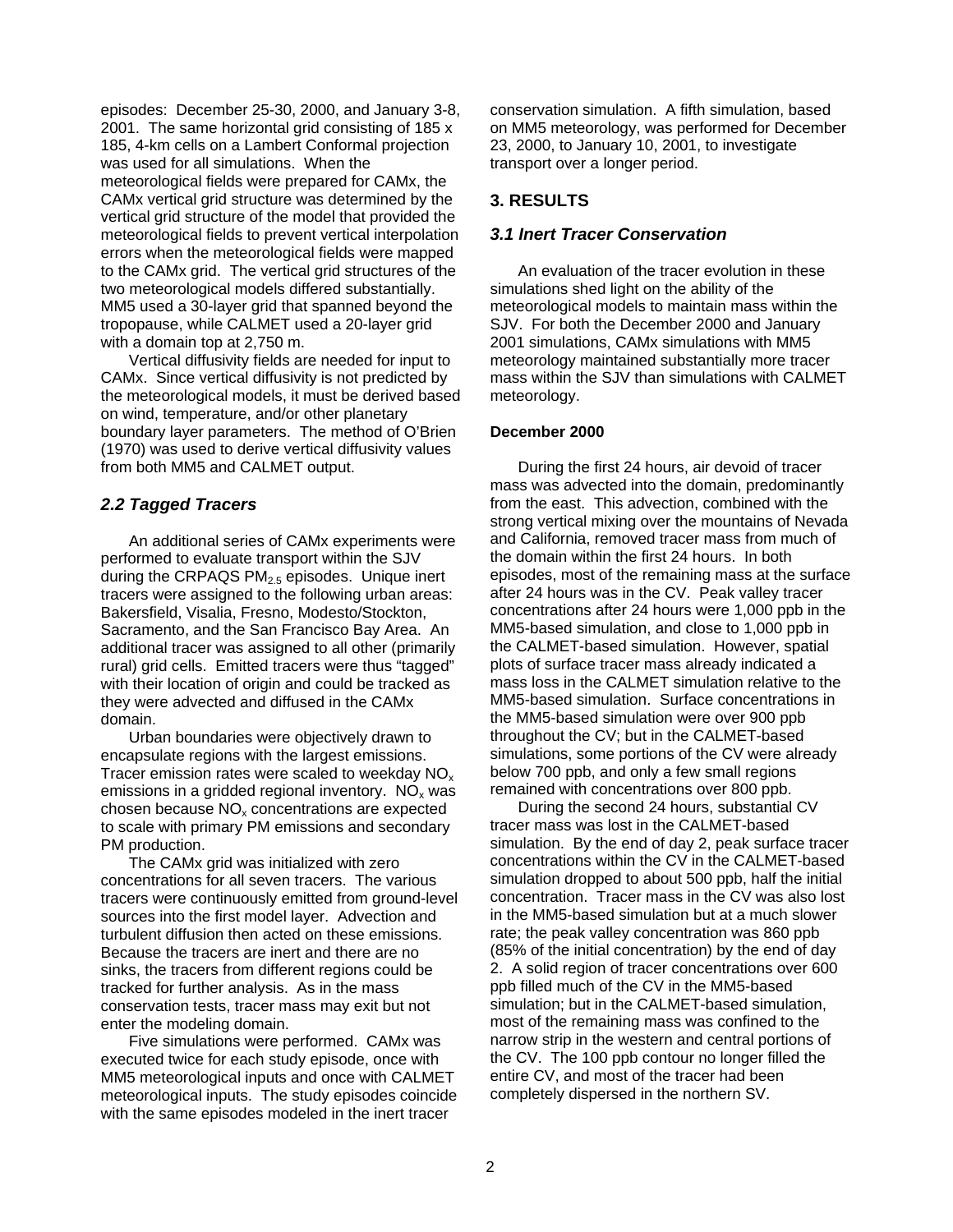Concentrations continued to decline during day 3. The midday, ground-level tracer concentrations for the CALMET-based simulation are shown in **Figure 2** and for the MM5-based simulation in **Figure 3**. At the end of day 3, most of the concentrations in the CV had dropped below 100 ppb in the CALMET-based simulation, while concentrations in much of the CV from Sacramento southward were above 400 ppb in the MM5-based simulation.



Min= 0.000 at (1,1), Max= 0.482 at (23,56) Fig 2. CAMx predicted tracer concentrations after 60 hours using CALMET meteorology.



December 27,2000 12:00:00 Min= 0.000 at (1,1), Max= 0.695 at (109,59) Fig 3. CAMx predicted tracer concentrations after 60 hours using MM5 meteorology.

In the MM5-based simulation, peak CV tracer concentrations remained above 500 ppb (50% of the initial concentration) through hour 80 (3.3 days). Even by the end of the simulation, peak CV concentrations remained above 200 ppb. By hour 72, no substantial area of tracer concentrations

above 100 ppb remained in the CV in the CALMETbased simulation. The MM5-based simulation retained a large area of concentrations greater than 100 ppb in the CV throughout the entire simulation. Residence time for tracer mass within the CV aloft was also longer in the MM5-based simulation than in the CALMET-based simulation.

### **January 2001**

Similar results were observed in the January 2001 inert tracer simulations; the MM5-based simulation was more successful at retaining mass within the SJV than the CALMET-based simulation. Both January simulations suggest increased stagnation in the SJV compared to that suggested by the December simulations. Peak SV surface tracer concentrations remained above 500 ppb through hour 104 in the MM5 case (compared to hour 80 in December), and through hour 72 in the CALMET-based simulation (compared to hour 70 in the December episode). This trend is consistent with PM observations that indicated higher peak concentrations during the January 3-8 episode than the December 25-30 episode.

#### **Possible Factors for Mass Losses**

An analysis of the mass balance in CAMx indicated that significant mass in the CALMETbased simulations was lost through the top boundary. This loss may be a result of the top boundary being only 2.75 km above ground level. In the CALMET-based simulations, more tracer mass (relative to MM5-based simulations) was also lost through the coastal mountains along the western side of the SJV, particularly through Cottonwood Pass in the southern SJV and through Pacheco Pass in the central SJV.

Enhanced convergence in the CALMET wind fields appeared to occur in some regions, particularly near mountains. In those regions, tracer mass in the CALMET-based simulations was lofted from the surface and transported out of the model domain either through the top or lateral boundaries. In addition to mass loss through the western coastal mountains, tracer mass exited aloft (1-km agl) through the southern end of the SJV and through Donner Pass in the Sierra Nevada Mountains.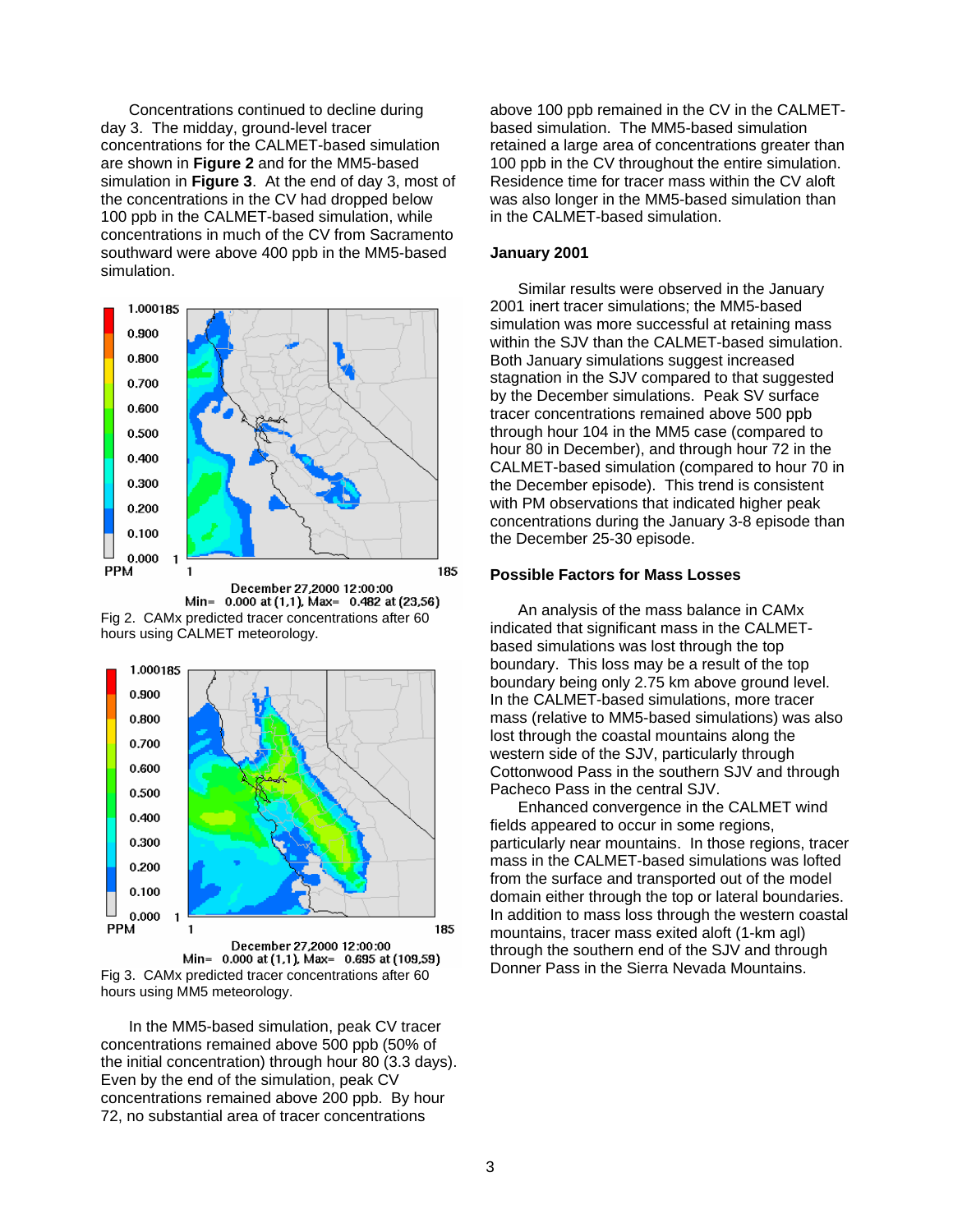# *3.2 Tagged Tracers*

Local tracer emissions dominated the total tracer concentrations, though a significant fraction of the total tracer concentrations at urban sites came from rural areas. For example, at Visalia the CALMET-based simulation for the December episode showed, on average, that 79% of the inert tracer material came from local sources with the remaining 21% mostly from non-urban (other) sources as shown in **Figure 4**.



Fig 4. Predicted contributions of inert tracers at Visalia for December 26-31, 2000, based on CALMET meteorology.

The MM5-based simulation results (**Figure 5**) showed only 57% of the inert tracer was local with the remaining contributions associated with rural, Fresno, Stockton/Modesto, and Sacramento emissions.



Fig 5. Predicted contributions of inert tracers at Visalia for December 26-31, 2000, based on MM5 meteorology.

The relative contribution of rural tracers at urban sites was less in CALMET-based simulations than in MM5-based simulations. Also, the relative contribution of non-local tracers (that is, tracers not emitted from the location selected for analysis) was larger in MM5- than CALMET-based simulations. For example, at Visalia in the December episode, the MM5 simulation predicted 3-9 ppb of tracer from Fresno on some days, whereas in the CALMET-

based simulation, almost no Fresno tracer was present at Visalia. For the January episode, the total tracer at Stockton contained some contribution from Sacramento in the MM5 simulation, but little or no Sacramento contribution in the MM5 case.

These results imply that the MM5 wind field allows more transport within the SJV compared to the CALMET wind field. This result was unexpected considering that MM5 was found to consistently underpredict wind speeds in the SJV. Increased vertical mixing due to enhanced vertical diffusion or enhanced surface convergence could also contribute to the perceived lack of horizontal transport in the CALMET simulations.

As expected, rural sites, such as Angiola, had lower total tracer concentrations than urban sites, and the total tracer concentrations at rural sites were larger in the MM5-based simulation than in the CALMET-based simulation. The difference was large at Angiola (50-60%) but much smaller at Elk Grove. All simulations produced peak tracer concentrations of at least 20 ppb (20 ppb for the CALMET-based simulation and 38 ppb for the MM5 based simulation) at Angiola. This is important because the PM episode during CRPAQS was widespread, and rural emissions sources, though weaker than urban sources, are distributed throughout the SJV. Collectively, these rural emissions could add significant amounts of precursor pollutants to the atmosphere.

At Fresno, Bakersfield, and Angiola during the December episode, the MM5-based simulation predicted an upward trend in daily average total tracer concentrations. This trend continued through the entire simulation, except at Fresno where the tracer concentrations dropped slightly on the last day. These upward trends coincided with the observed upward trend in daily average  $PM<sub>2.5</sub>$ during the episode at all three sites. The CALMETbased simulation produced large tracer concentrations quickly at Fresno, possibly due to reduced transport and the resultant enhanced effect of local emissions; thus the upward trend was not maintained through the simulation. At Bakersfield and Angiola, the CALMET-based simulation predicted a trend of increasing concentrations through the third or fourth day. On the fifth day (sixth day for Angiola), the total tracer concentrations dropped in the CALMET-based simulation, while they continued to increase in the MM5-based simulation. At many of the analysis sites, the upward trend continued in the MM5-based simulation, but in the CALMET-based simulation, the upward trend either flattened or dropped off on the last day. This discrepancy may be an artifact of the inability to retain mass in the SJV with the CALMET-based simulations.